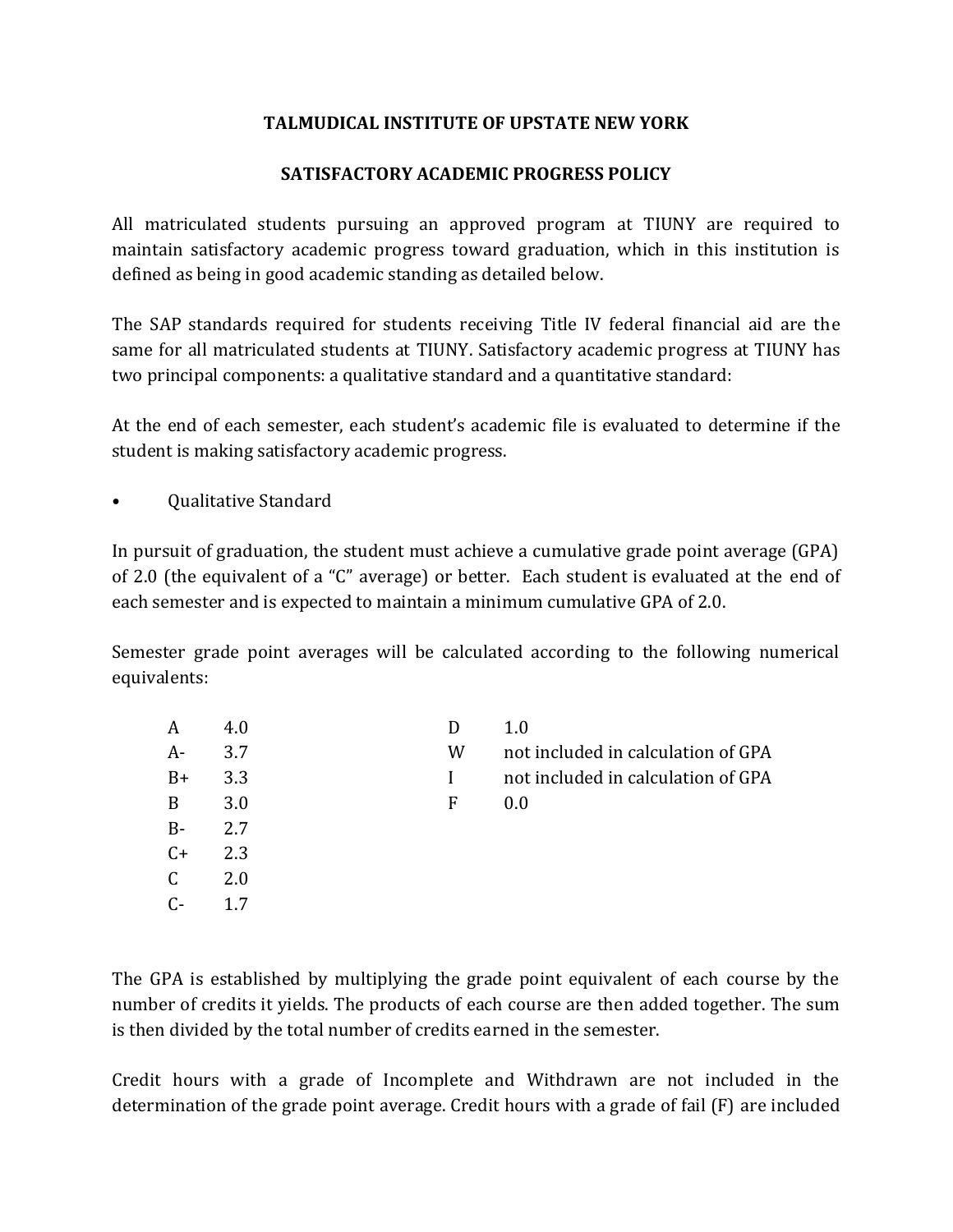in the grade point average. If a student receives failing grades for all of his courses, the Registrar will determine whether or not the student completed the semester.

• Quantitative Standard

 $\overline{2}$ Maximum Timeframe

Students must make sufficient progress through the academic program to complete the 150 credit program with a maximum attempted credits ceiling of 224 credits, which is 150% of the published length of the program.

#### $\sqrt{2}$ Pace of Completion

A student must earn 67% of his cumulative attempted credits. Every semester, each student is evaluated to see if he has successfully earned 67% of his cumulative attempted credits. The student's cumulative earned credits are divided by the student's cumulative attempted credits to determine if the student is progressing through the 150 credit academic program at a pace sufficient to complete the program within the maximum time frame. If the number of credits earned divided by the number of credits attempted is 67% or greater, he is determined to be making satisfactory progress.

# **WARNING**

If a student falls below the SAP standards, he will be notified that he is being given a warning period which will last one semester. The student will also be notified that he has the option of appealing his lack of satisfactory academic progress at any point. During the warning period, a designated faculty member may counsel the student and assist the student to improve his performance. The student may be provided with various student services that might include tutoring, scheduling accommodation, or other academic assistance. If, after this warning period SAP standards are still not met, he will be subject to academic discipline which may include expulsion or suspension from the institution.

# Federal Financial Aid Warning

For continued eligibility for federal financial aid programs, if a student falls below the satisfactory progress standards, he will be given a period of financial aid warning during which time he maintains federal financial aid eligibility. The warning period will last for one semester. During the federal financial aid warning period, the student will receive the counseling described above. If, after this federal financial aid warning period, satisfactory progress standards are still not met, the student will be notified that he will no longer be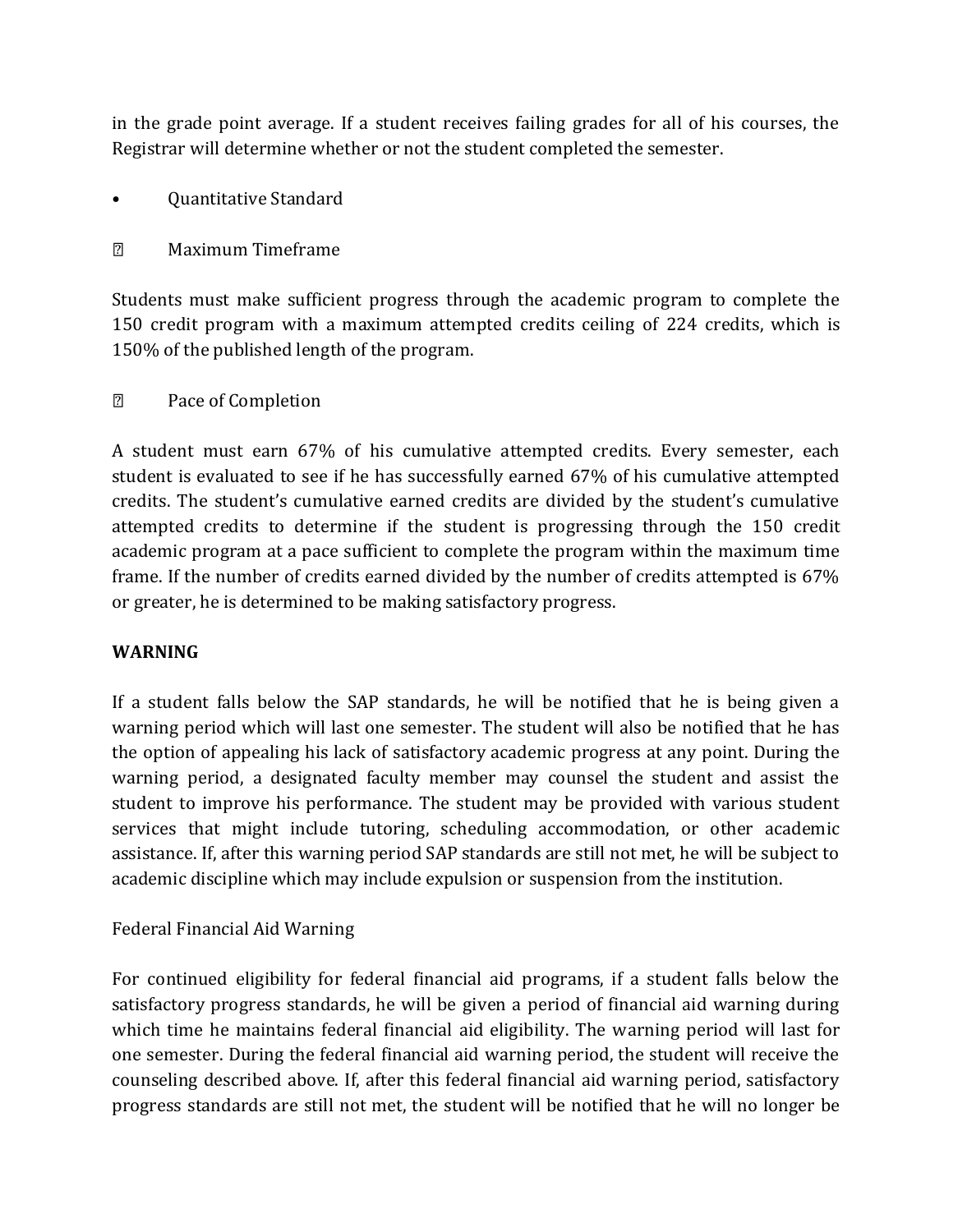eligible for financial aid. The student will also be notified that he has the option of appealing his lack of satisfactory academic progress in order to be granted a probationary period.

#### **APPEALS PROCESS, MITIGATING CIRCUMSTANCES**

A student may appeal the institution's determination that he is not making satisfactory academic progress. Basis for appeal include the death of a relative, an injury or illness of the student, or other special circumstances. The student must submit the appeal in writing to the administrative office. In the appeal, the student must describe why he failed to make satisfactory academic progress, and what has changed in his situation that will allow him to demonstrate satisfactory academic progress at the next evaluation. The senior faculty member will consider all information provided by the student and will consult with faculty members, as appropriate. If it is determined that the appeal should be accepted, then the senior faculty member will determine whether or not the student will be able to meet the standard SAP requirements of the institution by the end of a one semester probationary period. If it is determined that the student will be able to meet the standard SAP requirements after the probationary period, the student will be placed on academic probation as described below. If it is determined that the student will be able to meet the standard SAP requirements of the institution by the end of the probationary period with a customized study plan, then the student will be placed on academic probation with a study plan, as described below.

If the appeal is accepted, the student will be granted a semester of academic probation or academic probation with a study plan, as described below. If the appeal is not accepted, the student will be subject to academic discipline, which may include expulsion or suspension from the institution. He will also be ineligible for federal financial aid until he reestablishes eligibility as described below in the section entitled "Reinstatement." The final decision (denial of appeal, academic probation, or academic probation with a study plan) will be conveyed to the student in writing.

# **ACADEMIC PROBATION**

If it is determined that the student will be able to meet the standard SAP requirements after the probationary period, the student will be placed on academic probation. The period of academic probation is one semester during which the student has the opportunity to attempt to meet the SAP standards of the institution. The student can request counseling to assist him to improve his performance. In addition, the student may request to be provided with various student services that might include tutoring, scheduling accommodation, or other academic assistance.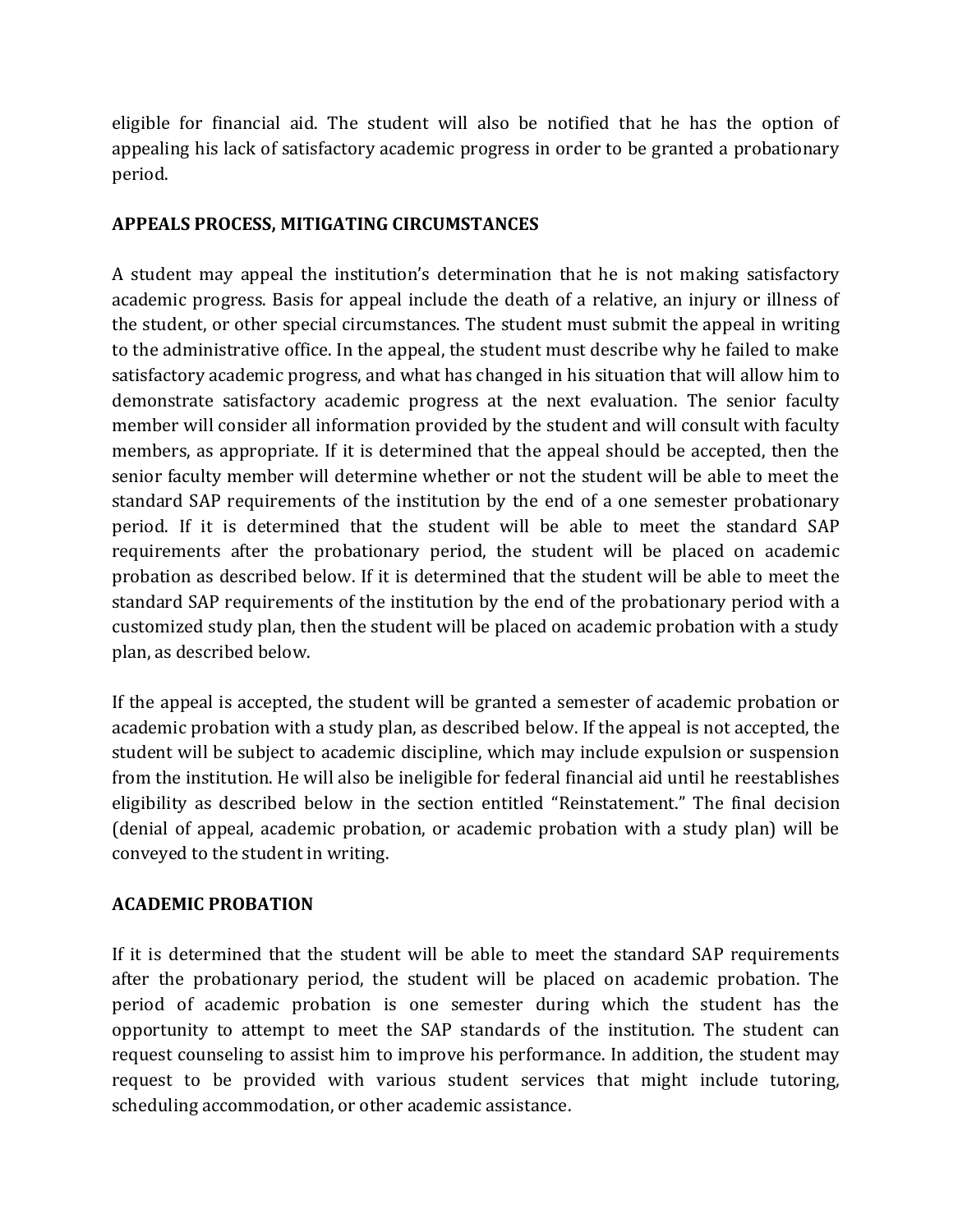# **ACADEMIC PROBATION WITH A STUDY PLAN**

For a student on academic probation with a study plan, a senior faculty member will develop a study plan in conjunction with the student and other faculty, as needed. The study plan will include a customized plan for the SAP standards (as well as other academic provisions to assist the student in meeting those standards) that ensures that the student is able to meet the school's satisfactory progress standards by a specific time, though an academic plan could take the student all the way through successful program completion.

## **REEVALUATION AFTER A PROBATIONARY PERIOD**

At the end of the probationary period, the student's satisfactory academic progress will be reevaluated. If the student is now meeting the standard SAP requirements of the institution, or is meeting the SAP standards of his study plan, he will be considered as meeting satisfactory academic progress. If, after the period of probation, the student's academic performance still fails to meet the academic progress standards of the institution, or the provisions of his study plan, he will be subject to academic discipline which may include expulsion or suspension from the institution, and he will be ineligible to receive Title IV federal financial aid.

#### **REINSTATEMENT FOR FEDERAL FINANCIAL AID**

A student who became ineligible for federal financial aid because he was not meeting satisfactory academic progress standards, has the opportunity to reestablish eligibility. Eligibility is reestablished by meeting institutional SAP standards. The financial aid office will receive notification of each student's status at the start of each semester, and the student will be notified that he may once again receive aid from the Title IV programs.

#### **INCOMPLETES**

If a student has not completed all required course work for a particular course, he may have additional time (up to six months), at the discretion of the instructor, to complete the work. A grade of incomplete will only be assigned with a documented plan from the instructor detailing course work that must be completed. In the interim, those course grades are marked as incomplete. Courses in which a student receives a grade of incomplete are not included in the GPA as long as the Incomplete remains on the transcript. The courses marked incomplete are included in the student's number of credits attempted but not credits completed. A grade of incomplete will be replaced with a grade at the conclusion of the period of time given for the work to be completed.